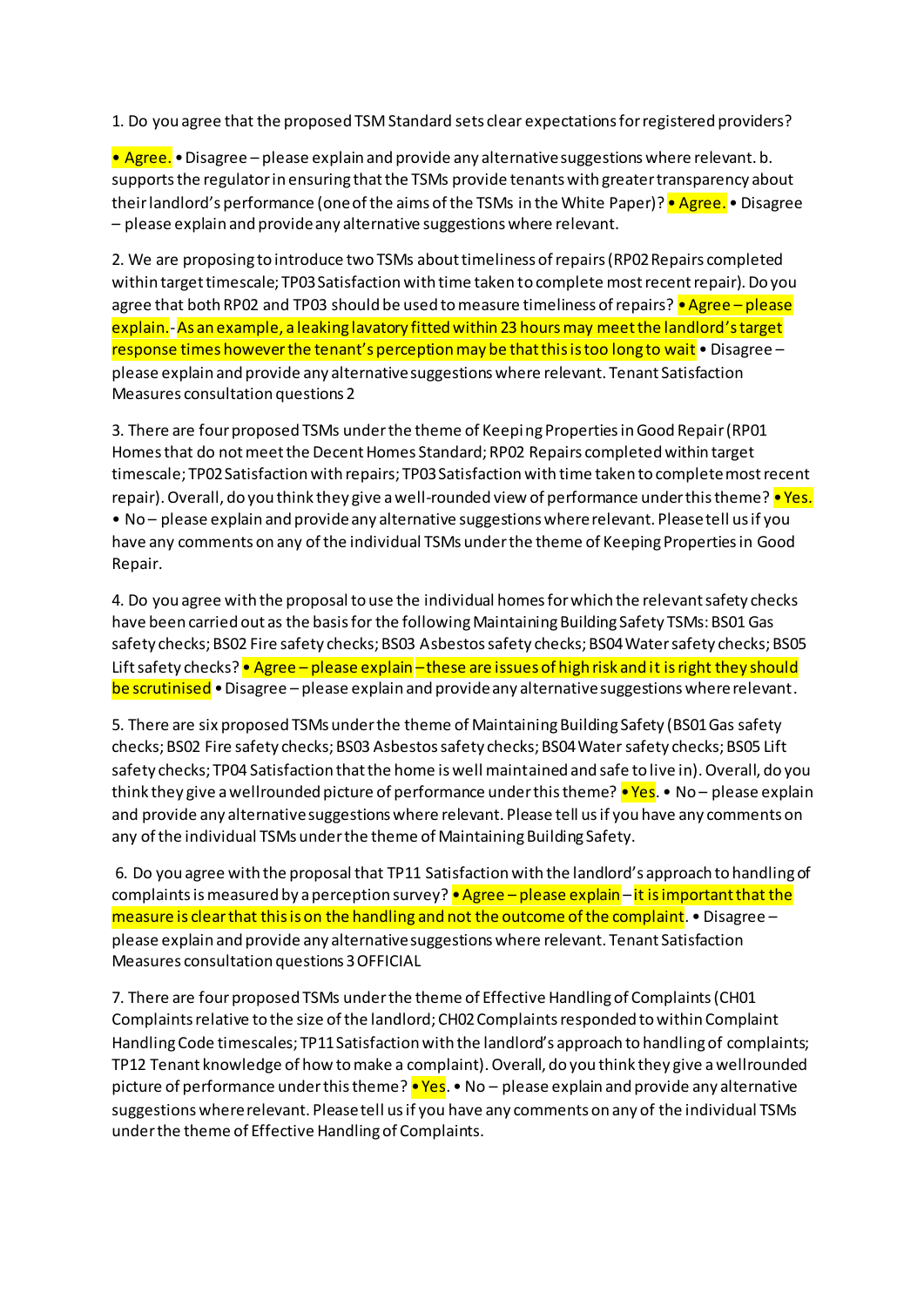8. There are three proposed TSMs under the theme of Respectful and Helpful Engagement (TP05 Satisfaction that the landlord listens to tenant views and acts upon them; TP06 Satisfaction that the landlord keeps tenants informed about things that matter to them; TP07 Agreement that the landlord treats tenants fairly and with respect). Overall, do you think they give a well-rounded picture of performance under this theme? • Yes. • No – please explain and provide any alternative suggestions where relevant. Please tell us if you have any comments on any of the individual TSMs under the theme of Respectful and Helpful Engagement.

9. For the TSM relating to satisfaction with the neighbourhood, we have presented a lead proposal and an alternative option. Do you agree with the lead proposal that TP09 is Satisfaction that the landlord makes a positive contribution to neighbourhoods? • Yes – the lead proposal for TP09 which is satisfaction that the landlord makes a positive contribution to neighbourhoods is agreed. • No – I prefer the alternative option for TP09 which is Satisfaction with your neighbourhood as a place to live – please explain. • No – I don't agree with either option –please explain and tell us your suggestion for an alternative TSM. • I don't think there should be a TSM about satisfaction with the neighbourhood in the suite of TSMs – please explain. Tenant Satisfaction Measures consultation questions 4

10. Do you agree with the proposal that TP10 about satisfaction with the landlord's approach to handling of anti-social behaviour is measured by a perception survey? • Agree – please explain. –it is important that it is clear that this measure is on the handling and not outcome of the complaint.  $\bullet$ Disagree – please explain and provide any alternative suggestions where relevant.

11. There are four proposed TSMs under the theme of Responsible Neighbourhood Management (NM01 Anti-social behaviour cases relative to the size of the landlord; TP08 Satisfaction that the landlord keeps communal areas clean, safe and well maintained; TP09 Satisfaction that the landlord makes a positive contribution to neighbourhoods; TP10 Satisfaction with the landlord's approach to handling of anti-social behaviour). Overall, do you think they give a wellrounded picture of performance under this theme? • Yes. • No – please explain and provide any alternative suggestions where relevant. Please tell us if you have any comments on any of the individual TSMs under the theme of Responsible Neighbourhood Management.

12. Number of TSMs a. Please tell us your views on the number of TSMs by selecting one of the following options: • There are too many TSMs in the suite – please explain. • There is the right number of TSMs in the suite.  $\bullet$  There are too few TSMs in the suite – please explain. b. Do you think there are any TSMs that should be added to or removed from the final suite of TSMs? • Yes – please tell us what they are and why. No. c. Overall, do you think the suite of TSMs works well as a whole in providing rounded information to tenants about their landlord's performance? • Yes – please explain.-The proposed TSMs cover the range of issues that are most important to the majority of tenants • Partially – please explain and provide any alternative suggestions where relevant. • No – please explain and provide any alternative suggestions where relevant. • Don't know. Tenant Satisfaction Measures consultation questions 5 OFFICIAL

13. Chapter 9 of the consultation document covers some general requirements that apply to all TSMs, which are addressed in more detail in Annex 2 Tenant Satisfaction Measures: Technical Requirements. These include how providers should collect and report the TSMs, the types of homes that should be included, as well as the time period over which data should be reported. Do you agree with these proposals? • Agree – please explain –Thismeasure gives an accurate indicator of satisfaction without being over onerous. • Disagree – please explain and provide any alternative suggestions where relevant.